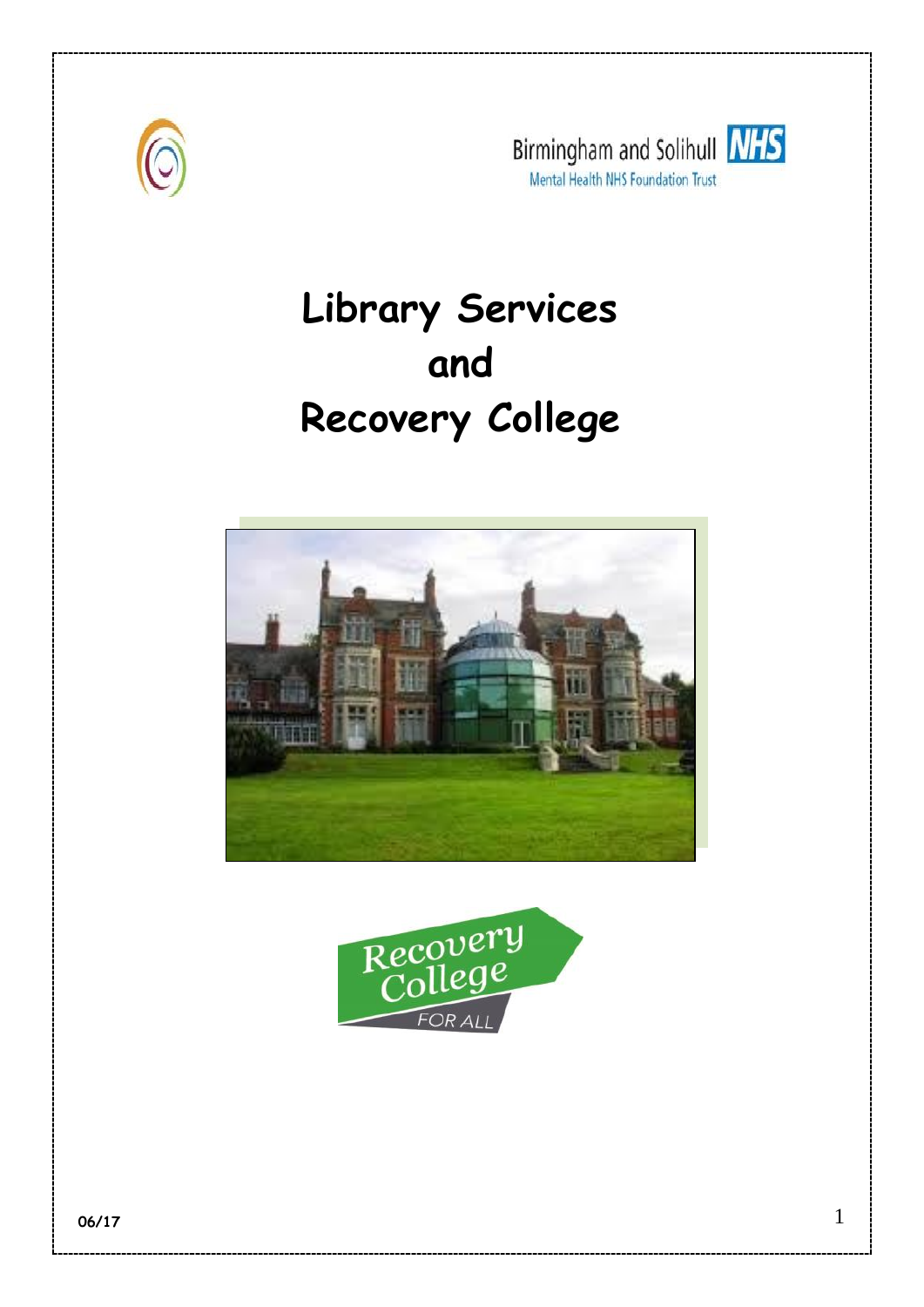

The library at the **Uffculme Centre** is open to all Recovery College students and family carers for reference only purposes.

Library staff will be able to assist you with any information or IT support you may need, helping you to find quality health information as required.

## **Use of a computer and printer**

An open access computer and printer are available which will enable you to access the Recovery College pages as well as other external websites.

### **Photocopying**

If you need anything photocopied, please ask the library staff who will be happy to assist.

### **Resources**

There is a large selection of Books on Prescription and Mood Boosting titles available in the library for quick reference access – majority of these titles are available for you to loan from your local public library.

### **Environment & Security**

Do not leave personal items unattended in the library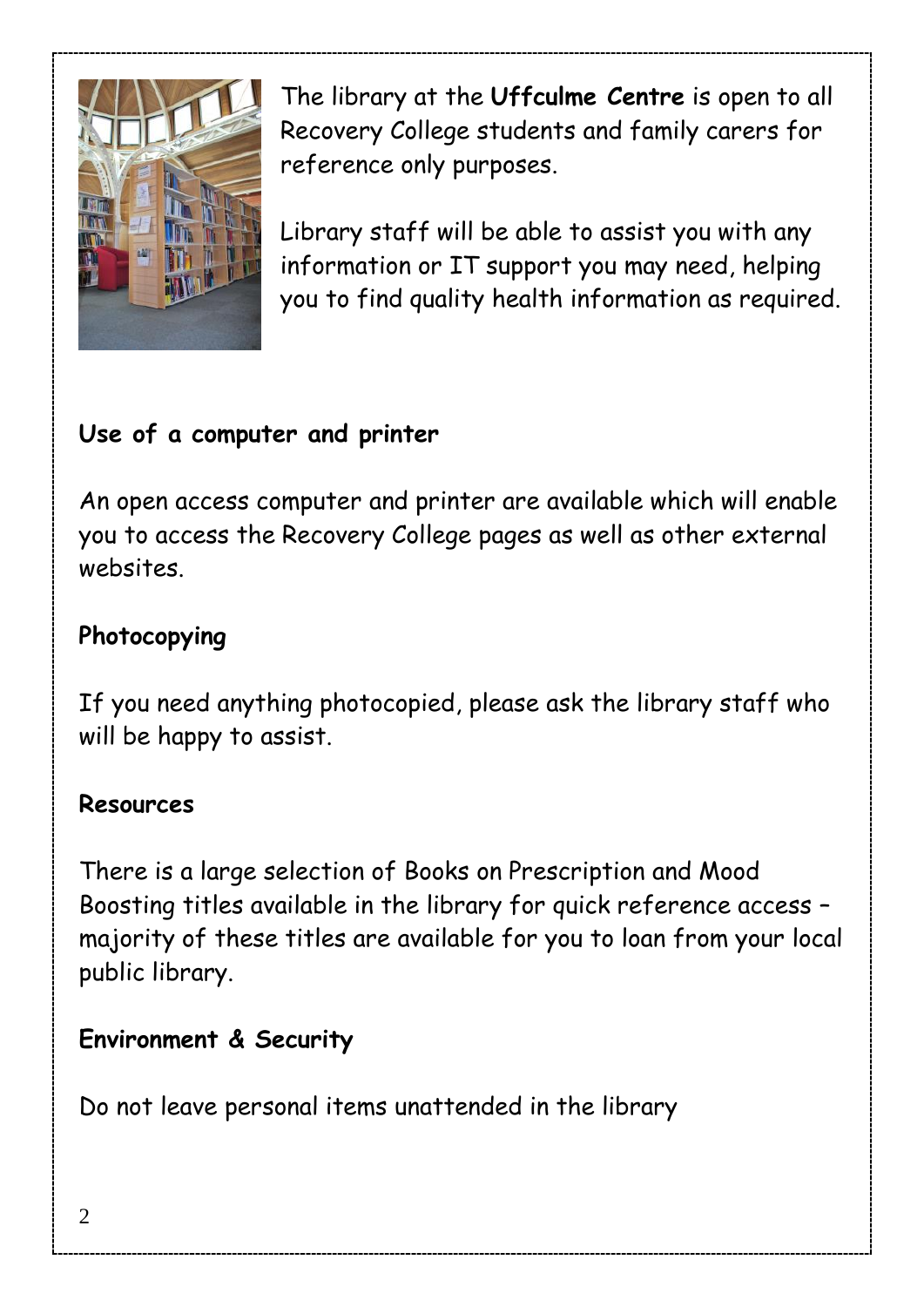

**Kings Heath Library** is a short walk from the Uffculme Centre and is a public library service provided by Birmingham City Council.

#### **Using the computers**

You can book time on a computer at Kings Heath library via the website:<http://netloan.birmingham.gov.uk/>

- Auxiliary aids are available for computer users.
- A large text keyboard, large rollerball mouse, height adjustable table and height adjustable chair is / are available.

#### **Printing and Photocopying**

Printing and copying is available but a small charge is made.

#### **Resources**

- Books in French, Gujerati, , Polish, Punjabi, Spanish and Urdu
- Lesbian and Gay Collection
- Local History Collection
- A selection of digital images of old Kings Heath and Moseley
- Business and Enterprise Collection
- IT Collection
- Health Collection
- Support for reading groups and child minders
- Parent and Carers Collection
- GCSE and A level Collection